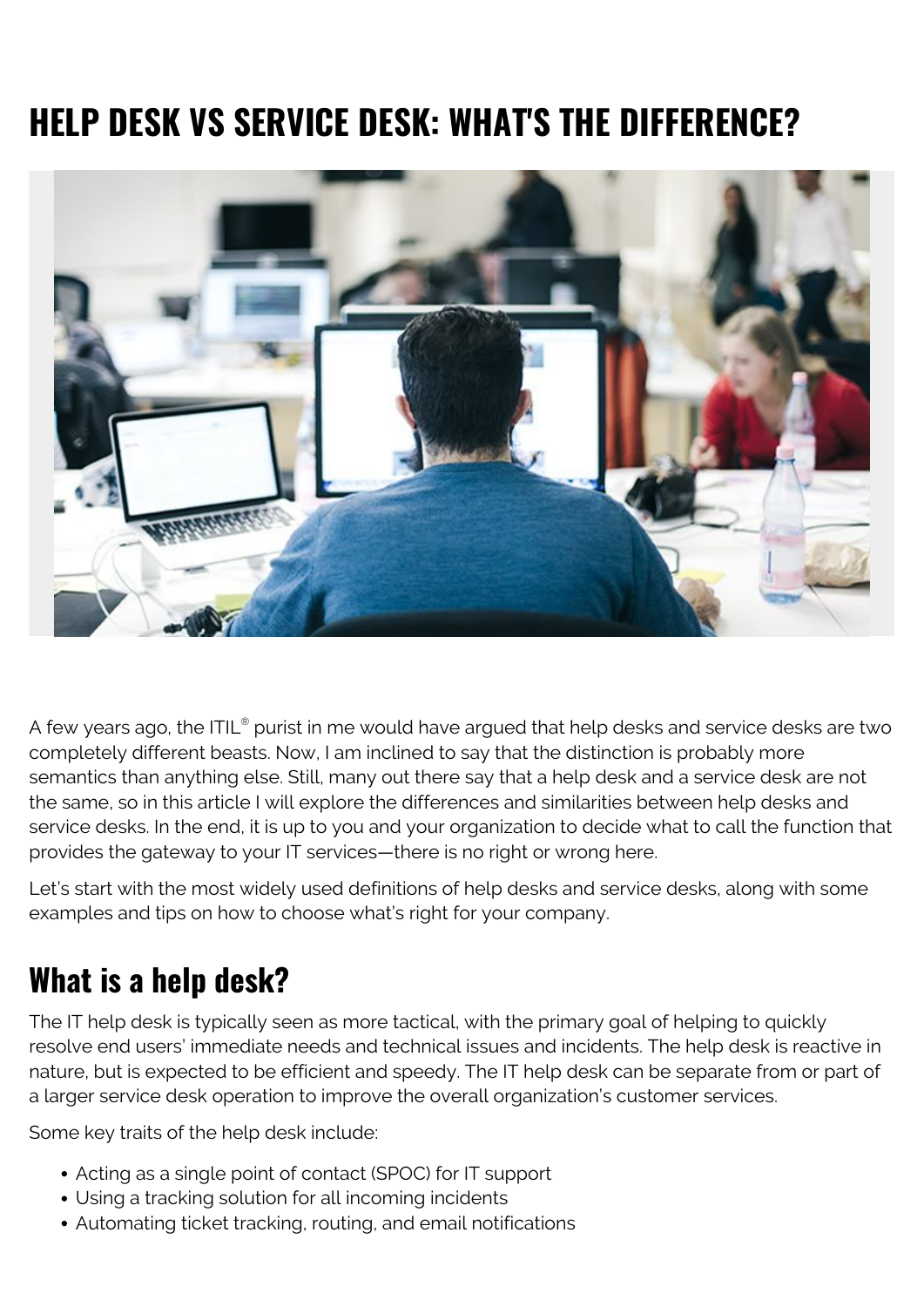- Offering basic incident and service request management
- Some (limited) integrating with other ITSM practices, such as [configuration management](https://blogs.bmc.com/blogs/itil-asset-configuration-management/) and [knowledge management](https://blogs.bmc.com/blogs/introduction-to-knowledge-management/)
- Some areas/applications supported by specialty groups outside of the help desk
- Providing [Levels 1 and 2 support](https://blogs.bmc.com/blogs/support-levels-level-1-level-2-level-3/) and pass incident ownership if escalation is needed
- Displaying basic self-service options for end users

#### [Learn about Track-It! help desk software from BMC ›](https://www.trackit.com/)

Who might opt for a help desk? A toolset designed for a help desk is likely to provide support for incident and service request management and basic change enablement functionality. For smaller, less complex organizations, with minimal reliance on IT, this is a sensible and cost-effective option.

I work with many smaller organizations to improve their capabilities in IT service management and, virtually without exception, most are barely scraping the surface on utilizing the capabilities of the toolset they have purchased and implemented. These businesses could have saved considerable cash and reaped the same rewards from a simple help desk solution—a full-blown service management solution is not for everyone.

## **What is a service desk?**

The IT service desk is a generally broader function that is more strategic and cross-organizational. A service desk looks at the wider business needs and context rather than being solely focused on resolving the user's needs, as a help desk does.

The **ITIL** definition of the service desk (service operation) is the [single point of contact](https://blogs.bmc.com/blogs/spoc-single-point-of-contact/) between the service provider and the users. A typical service desk manages incidents and service requests and handles communication with the users. The service desk typically has a help desk component, but its overall goal is to be proactive in improving IT and business processes across the organization. The best service desks are constantly looking for opportunities to run all IT processes, including the help desk, more efficiently.

Some key traits of the service desk are:

- Fully integrating with other ITSM processes
- Acting as SPOC for all IT areas, applications, and business processes
- Tracking compliance with service level agreements (SLAs)
- Providing a self-[service](https://blogs.bmc.com/blogs/business-service-catalog-vs-technical-service-catalog/) capability for incident and service requests, with an integrated service [catalog](https://blogs.bmc.com/blogs/business-service-catalog-vs-technical-service-catalog/)
- Integrating and communicating with the configuration management database (CMDB)

A more mature organization with complex IT systems, integrations with third party vendors and a critical reliance on their IT infrastructure will, almost certainly, need a full-blown ITSM solution with an integrated service desk function.

# **Best practices for choosing the right tools**

If you go to various groups on LinkedIn or other forums, you'll find many passionate debates on this subject. These conversations often differentiate the type of software that you may use to facilitate the work done on your desk. Based on my experience, here are the best practices for choosing the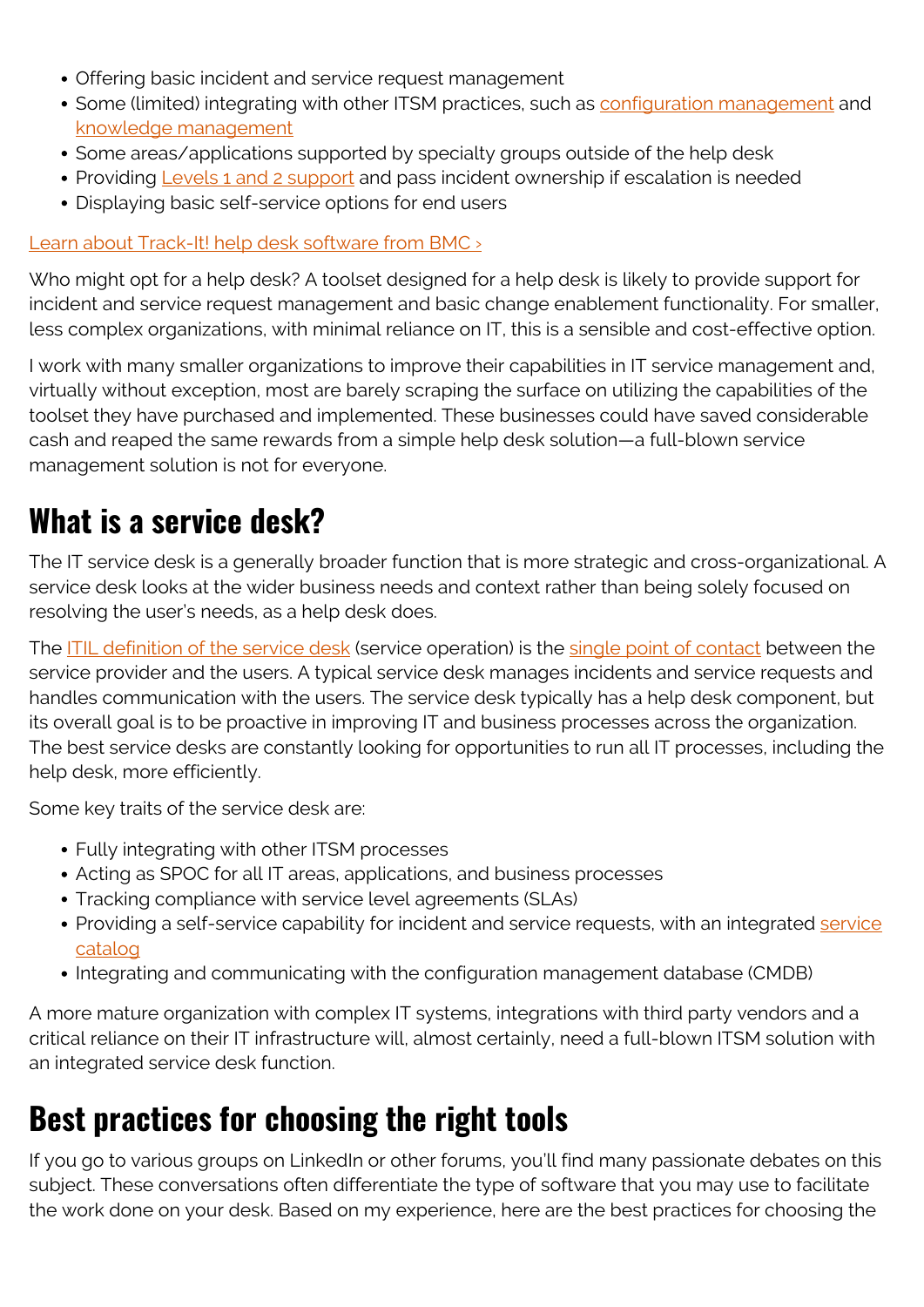right help/service desk tools for your organization.

### **Keep it simple**

I am a firm believer in the KIS principle—keep it simple. Understand your organization's needs and find the tool that fulfils those needs. More is not always better.

I worked with an organization who had been persuaded to move off their in-house-developed calltracking system and on to an ITSM solution. They duly invested in the software and a six-month project to bring it to life. When I came in, some 12 months after the project had been finished, the new toolset had been mothballed, and they had reverted to the basic call tracking they were familiar with. The new system was too complex and they didn't need all the information it could give them.

They definitely needed to move off their basic system, but an assessment of their reporting and process needs showed quite clearly that they just needed a basic 'help desk' product. More is just not always better!

### **Start with the basics**

Start small and get a toolset that will grow with you. First, implement the high-priority modules, then gradually add to the capabilities as they become valuable. The more you use, the more you will improve your practices—expand your use of the toolset as part of a continual improvement program. You can't go from zero to hero overnight, and you shouldn't try to.

#### **State-of-the-art isn't for everyone**

Don't get blinded by all the bells and whistles available in today's ITSM toolset marketplace. Humans can be a bit like magpies—we like shiny things! The lure of added value features can sway us towards spending more than we planned.

Here's a perfect example: Last year I needed to purchase a new washing machine. I did my research and headed out to purchase the model that would fit my needs. When I got to the store, the salesman showed me the latest and greatest machine. It had outstanding features, like 43 different wash cycles to care for virtually any fabric you could ever need to clean, a bowl large enough to wash a super-king-sized quilt and, wonder of wonders, I could control it with my smartphone via Wi-Fi!

I am embarrassed to admit that I was enthralled by the possibilities this machine presented and spent \$800 above my planned budget. A year on and have I used those 43 wash cycles? No! Only three of them are regularly used. Have I needed to wash a super-king-sized quilt? Not once. And have I found a need to control the machine via Wi-Fi? No, I installed the app and set an initial wash, but I have not used it since. In fact, I struggle to understand how I ever thought that WiFi feature would be useful. Another problem? The machine is so complicated that guests are too scared to use it themselves.

Keep my washing machine in mind when you think about the toolset you need for your ITSM needs. Don't be swayed by the possibilities that 'all-singing, all-dancing' state-of-the-art solution can offer if you do not have a real need for those results.